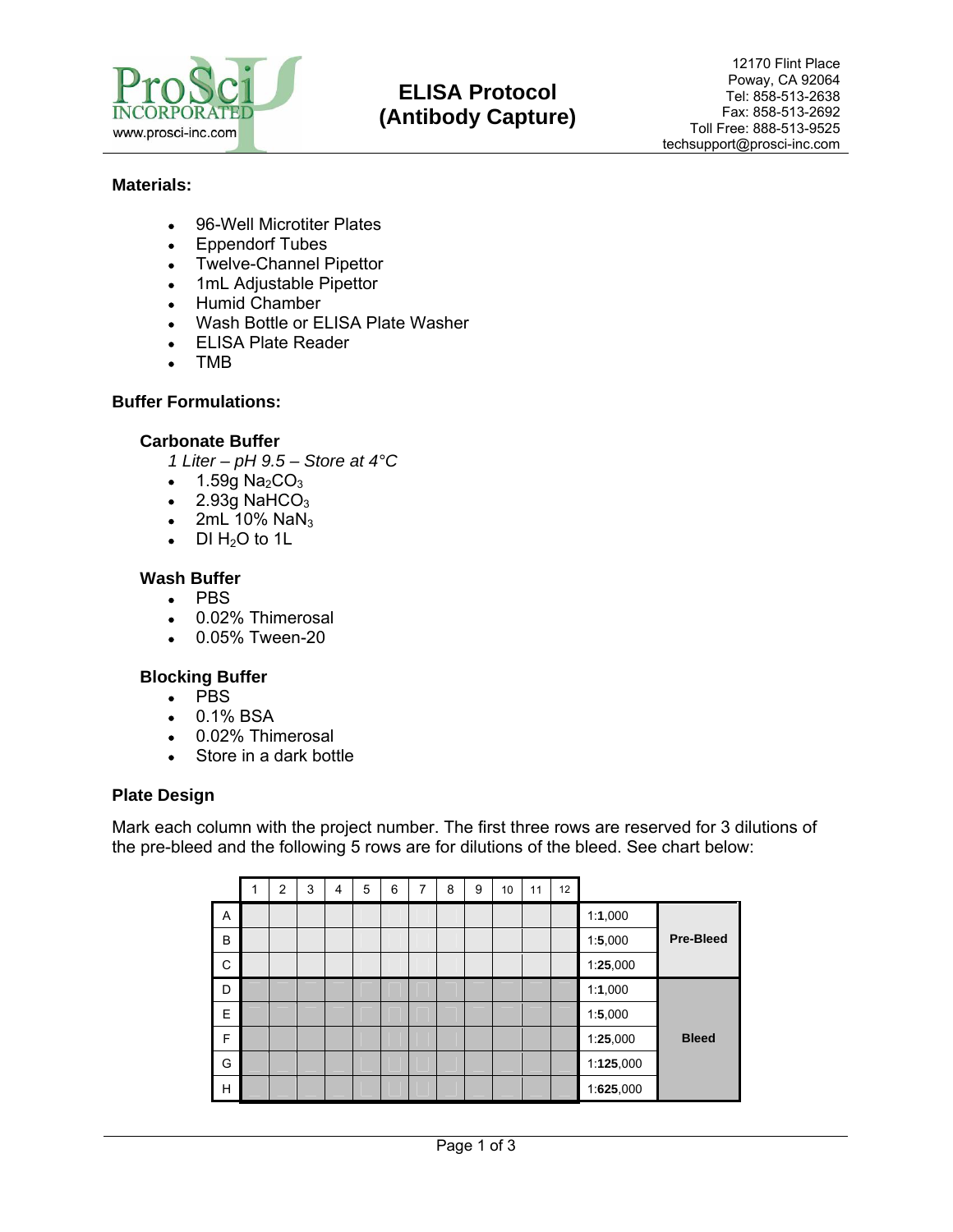

## **DAY ONE**

## **Antigen Preparation**

- 1. The working peptide antigen concentration is 10μg/mL: Dissolve 1mg peptide in 200μL DI  $H_2O$  (5mg/mL). Add 2µL peptide to 1mL of 50mM carbonate buffer.
- 2. The working protein antigen concentration is 40μg/mL: Concentrate protein to 4mg/mL and dialyze against 50mM carbonate buffer overnight. Then dilute the protein to 40ug/mL with carbonate buffer.

## **Coating**

- 3. Add 100μL of antigen at the recommended dilutions above to each well on the plate. Incubate at room temperature for 24 hours in a humid chamber.
	- a. Humid chamber: Place wet paper towels in the bottom of a bin and stack the plates on top of the towels. Cover with a lid.

## **DAY TWO**

## **Blocking**

- 4. Remove coating solution and rinse twice (2) with DI  $H_2O$
- 5. Flip dry on a stack of paper towels slap to remove all traces of liquid from the wells.
- 6. Add 280μL blocking buffer to each well. Incubate in a humid chamber at room temperature for two (2) hours.
	- a. More blocking buffer is better, about 200-300μL per well, but make sure not to overfill each well.

## **Serum Sample**

- 7. Dilute serum (pre-bleed and bleed in separate Eppendorf tubes) with blocking buffer to 1:1000 (1μL serum to 1mL blocking buffer).
- 8. Add 125μL of 1:1000 diluted pre-immune serum to row A of the plate.
- 9. Using a twelve-channel pipettor, take 25μL from row A and add to row B, mixing with the pipettor. Repeat with rows B and C, removing 25μL from row B and mixing it with row C. Remove 25μL from row C and discard.
- 10. Add 125μL of 1:1000 diluted serum to row D of the plate.